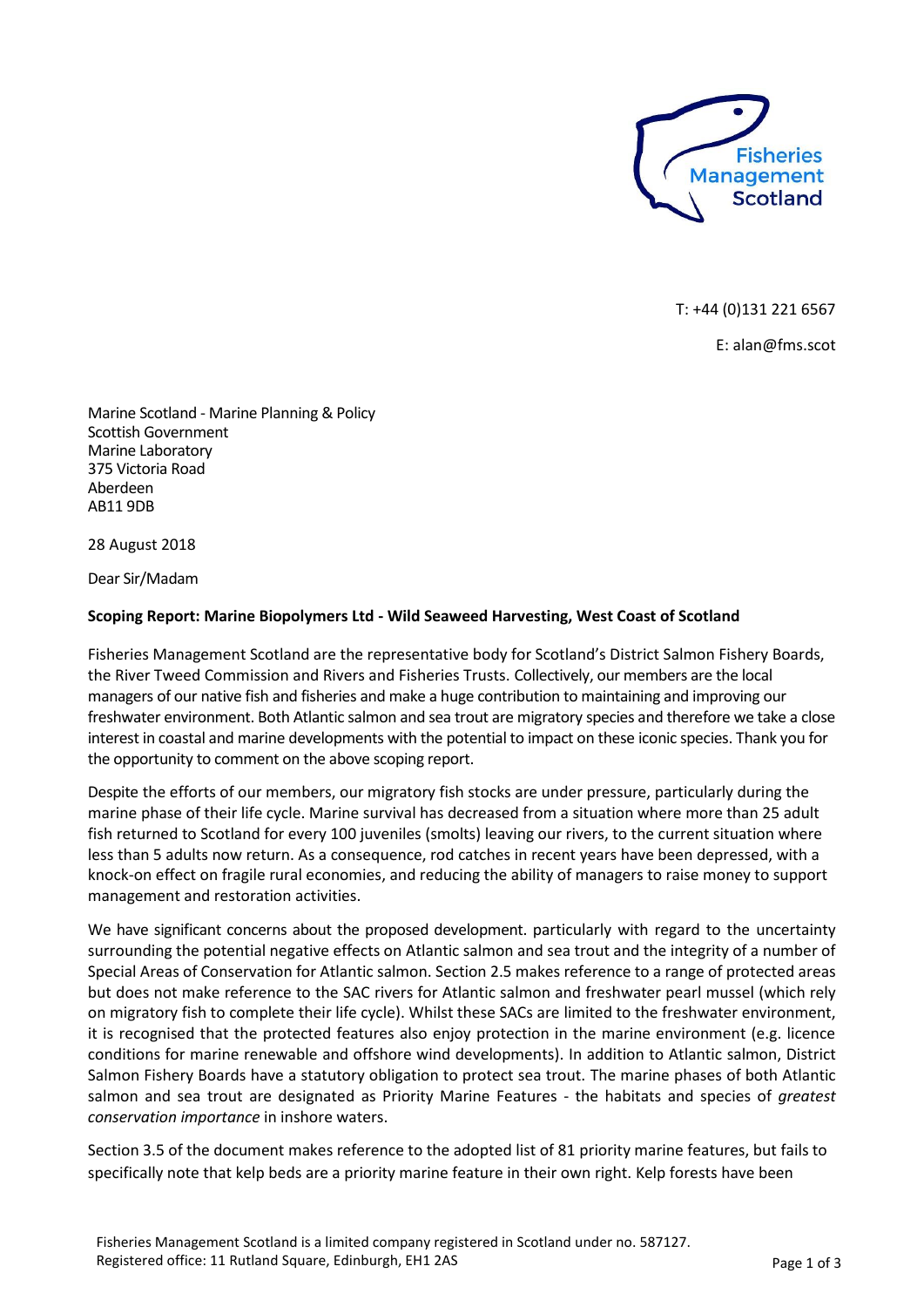described as one of the most ecologically dynamic and biologically diverse habitats on the planet<sup>1</sup>, and is likely to be an important marine habitat for sea trout (as noted on page 29 of the scoping document) and Atlantic salmon. The scoping document describes kelp beds as a monoculture, whilst also making reference to the range of species associated with kelp forests. This is clearly not the case, and we are aware of no evidence at all to suggest that regular removal of mature plants would be good for the environment. Rather, larger mature organisms are vital to the functioning of the ecosystem, and removal would be likely to reduce the biological diversity of the kelp beds, with the potential to compromise the organisms that rely on them.

Given these concerns, we expect the following issues to be fully addressed within the scope of the Environmental Report:

- Specific assessment of the impact of mechanical kelp harvesting on Atlantic salmon, sea trout and freshwater pearl mussel. This should include loss of marine habitat (including food availability), increased susceptibility to predation, and direct damage during the dredging process on both Atlantic salmon and sea trout, and should consider such impacts in combination with the existing impacts already arising from other marine activities, such as commercial fishing, salmon farming, marine renewables etc. How will any such impacts be mitigated during key life stages, such as immediately following the wild smolt run?
- The specific consequences on wider marine biodiversity. It is stated in the scoping document that the harvested kelp will be of 5 years of age and over, but we seek assurance that mature kelp will be able to fully develop on such a 5-year rolling harvest rather than being maintained at a smaller growth size. The potential greater numbers of smaller plants will not retain the same biological diversity. We also seek clarification that the ability of the kelp beds to retain their environmental and biological function within the water body will not be compromised. In particular the kelp forests ability to reduce wave force and support a wide range of species.
- While the scoping document states that less than 25% of the plants will be harvested we seek clarification on the resulting impacts on the remaining plants. Previous studies would suggest that there are cumulative impacts on wider ecology. It is stated within the scoping document that such impacts are less than the potential loss to natural processes such as storms. However, the cumulative impact of harvesting, *in addition to* such natural processes, taking into account the likely increase in such events due to climate change, should be considered. We seek assurance that kelp harvesting will not compromise the resilience of these crucial habitats to withstand the effects of climate change.
- The scoping document suggests that the removal of the holdfast will promote regeneration, but little evidence is provided for this. As stated above, mature holdfasts form an important habitat for invertebrate species, which in turn are important food sources for a range of commercially and environmentally important species. When harvesting kelp by hand, operators are required to leave the holdfast and some fronds to enable regeneration. We are not aware that there is any evidence to suggest that this practice has been proven wrong or unnecessary. The environmental report should consider all such alternative mechanisms for harvesting kelp, including kelp farming.
- The full environmental consequences of disposal of kelp stipes in the marine environment should be considered, including the potential for significant extra material washing up on the shoreline. For example, the Irish Wildlife Manual referenced above, suggested that the slow decay of kelp stipes can lead to the secreting toxic compounds being secreted, sometimes over a period of 6 months, which hinder spore germination or plantlet growth.

We intend to comment on any subsequent license application and environmental report, but one element we believe needs further consideration is the means by which such developments should be licensed and planned in a strategic manner. The Marine (Scotland) Act 2010, set out proposals for a system of marine spatial planning, which has yet to materialise in any meaningful way. We therefore seek further information on how the cumulative effects of several operators will be planned and enforced. There would

1

 $1$  Kelly, E. (ed.) (2005) The role of kelp in the marine environment. Irish Wildlife Manuals, No. 17. National Parks and Wildlife Service, Department of Environment, Heritage and Local Government, Dublin, Ireland.

Fisheries Management Scotland is a limited company registered in Scotland under no. 587127. Registered office: 11 Rutland Square, Edinburgh, EH1 2AS Page 2 of 3